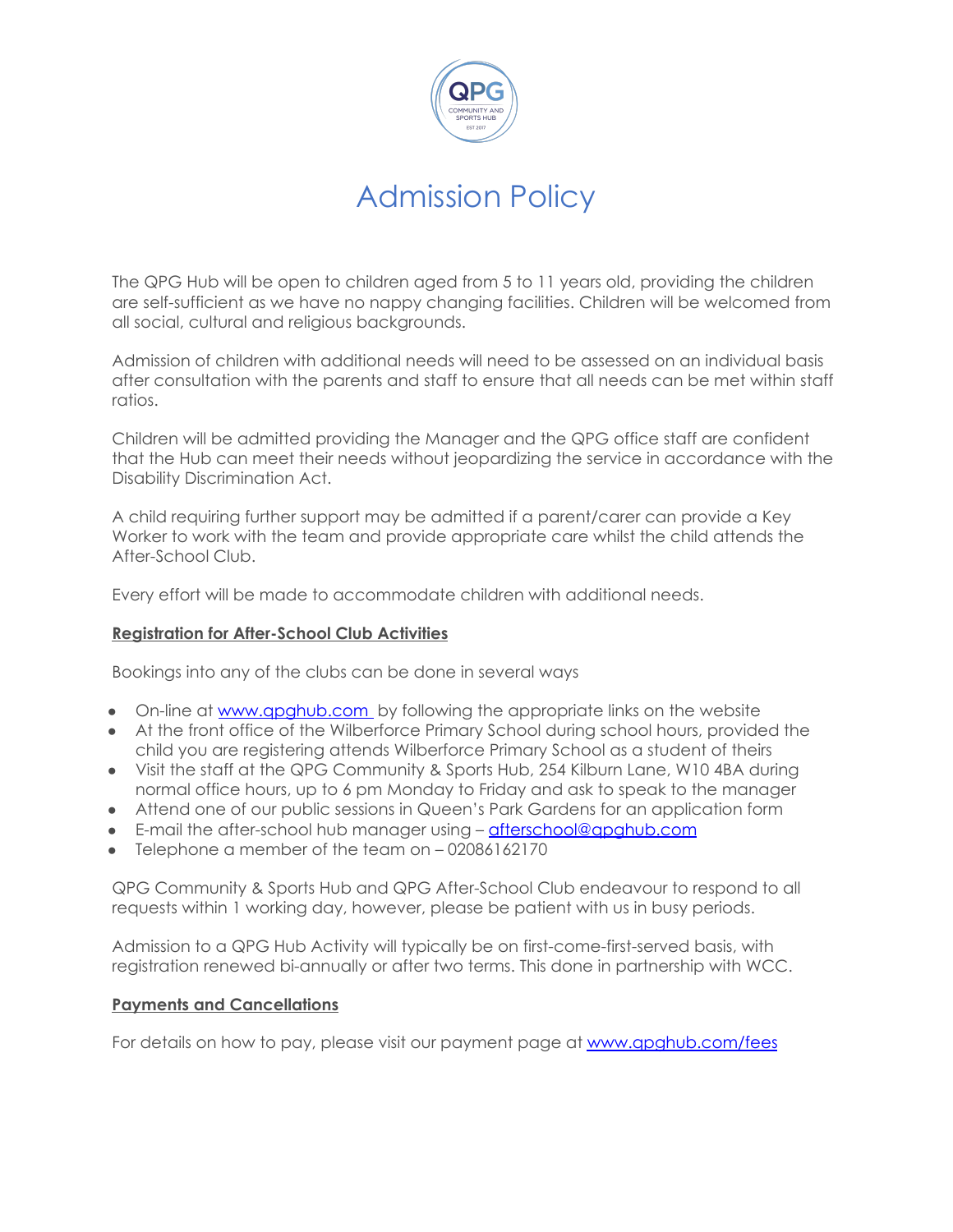

There is a £1 charge per week for all children who attend the daily QPG Hub After-School Club.

For details on our cancellation and late collection policy and associated late collection fees, please see our full terms and conditions on our website at: [www.qpghub.com/tcs](http://www.qpghub.com/tcs)

## **Staffing Training**

QPG Hub staff are required to make observations of children as part of their training for their childcare qualifications. This includes writing about what they see within the club and what they see the children doing. This is recorded anonymously such as "Child A said this and Child B did this". Currently 3 members of staff are completing this training.

## Aims and Objectives

QPG Hub pride ourselves on providing quality, fun, active and affordable childcare during the times parents need it most; before school, after school and during the school holidays. We operate an 8-core value system; encouraging growth in the following:

- **- Unity**
- **- Perseverance**
- **- Resilience**
- **- Commitment**
- **- Friendship**
- **- Respect**
- **- Teamwork**
- **- Community**

We believe that children need time to formulate their own ideas and build relationships with others in their own ways. To this end we follow the Official Play work Principles as the ethos for our care settings.

### **Play work Principles**

These Principles establish the professional and ethical framework for play work and as such must be regarded as a whole. They describe what is unique about play and play work, and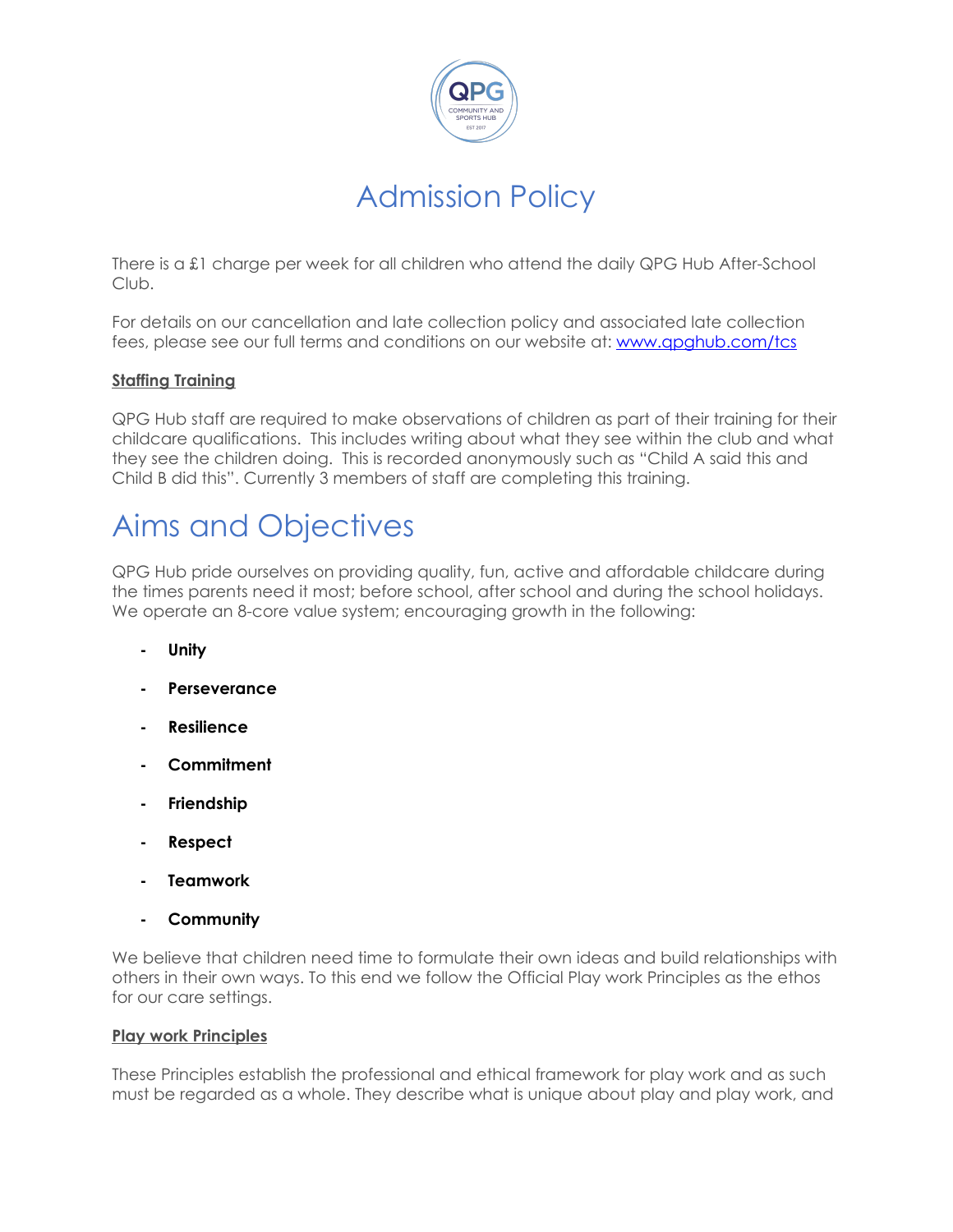

provide the play work perspective for working with children and young people. They are based on the recognition that children and young people's capacity for positive development will be enhanced if given access to the broadest range of environments and play opportunities.

- 1. All children and young people need to play. The impulse to play is innate. Play is a biological, psychological and social necessity, and is fundamental to the healthy development and well-being of individuals and communities.
- 2. Play is a process that is freely chosen, personally directed and intrinsically motivated. That is, children and young people determine and control the content and intent of their play, by following their own instincts, ideas and interests, in their own way for their own reasons.
- 3. The prime focus and essence of playwork is to support and facilitate the play process and this should inform the development of play policy, strategy, training and education.
- 4. For staff, the play process takes precedence and staff act as advocates for play when engaging with adult led agendas.
- 5. The role of the playworker is to support all children and young people in the creation of a space in which they can play.
- 6. The playworker's response to children and young people playing is based on a sound up to date knowledge of the play process, and reflective practice.
- 7. QPG Hub staff recognise their own impact on the play space and also the impact of children and young people's play on the playworker.
- 8. QPG Hub staff choose an intervention style that enables children and young people to extend their play. All workers and multi-sports coaches' intervention must balance risk with the developmental benefit and the overall well-being of all the children.

## **We aim to keep parents informed by:**

- Inviting parents to visit before their children start. This is an open offer to parents.
- Giving all parents a copy of our Parents Guide, which outlines how the QPG Hub operates and includes contact details.
- Notifying the parents of their child's key person when they start at the after-school.
- Making all of our policies available at the Hub for parents to consult when they like.
- Producing a monthly newsletter as well as other regular updates to keep parents up to date with news, events, new staff, and changes to fees, etc.
- Providing translations of our key policies and documents for parents who are non-English speakers, where possible.
- Communicating with parents daily about their child's time at the hub and any development updates or if specific needs are identified.

We actively welcome parents and invite their input into the Hub in the following ways: